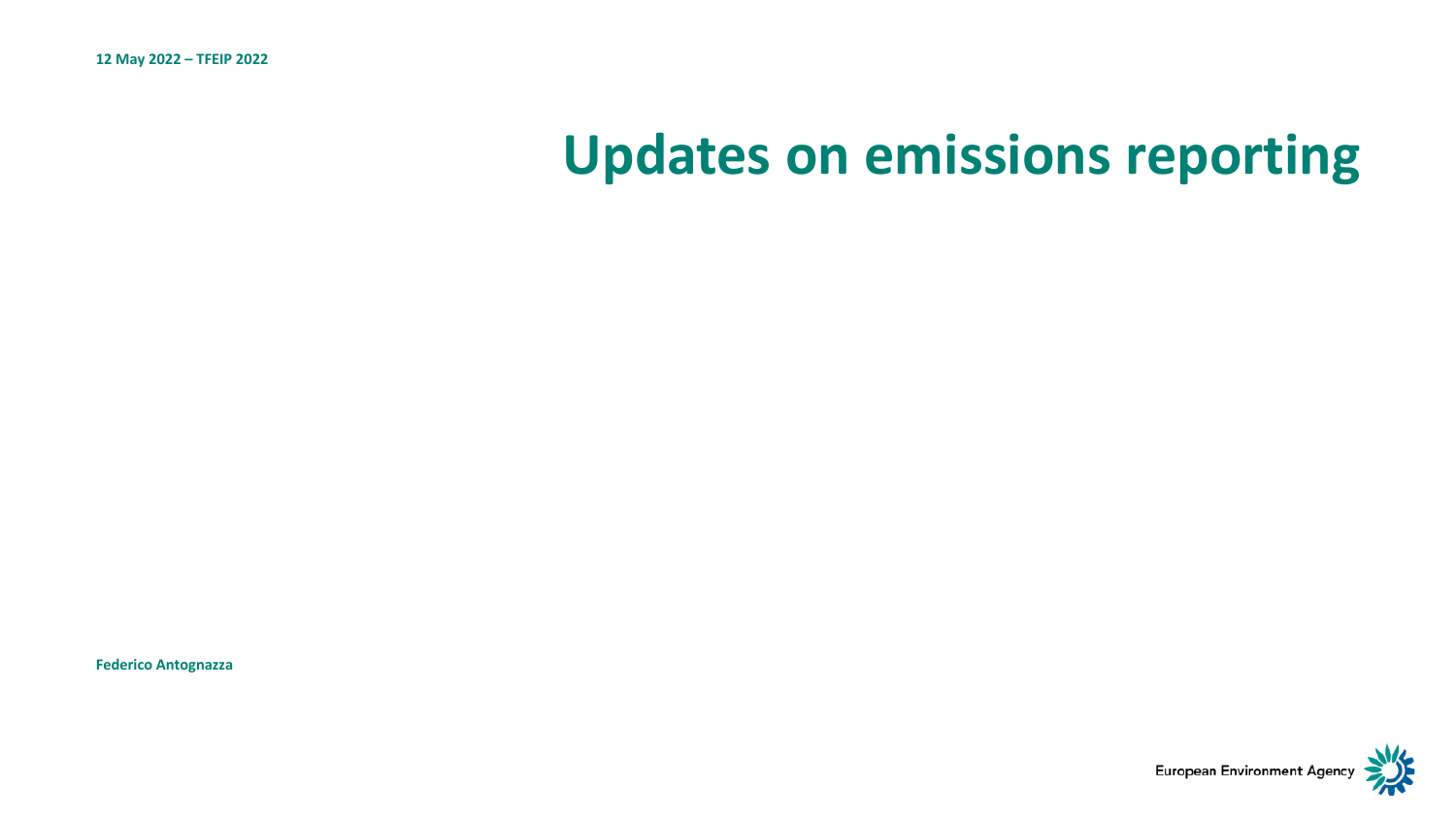### **Content**

- **THE CONTRIBUTION OF THE INDUSTRIAL SECTOR TO THE 2020 EMISSION REDUCTION COMMITMENTS AND ITS ROLE IN THE LONG TERM**
- **USE OF COPERNICUS DATA TO ASSESS NO<sub>X</sub> LCP EMISSIONS**

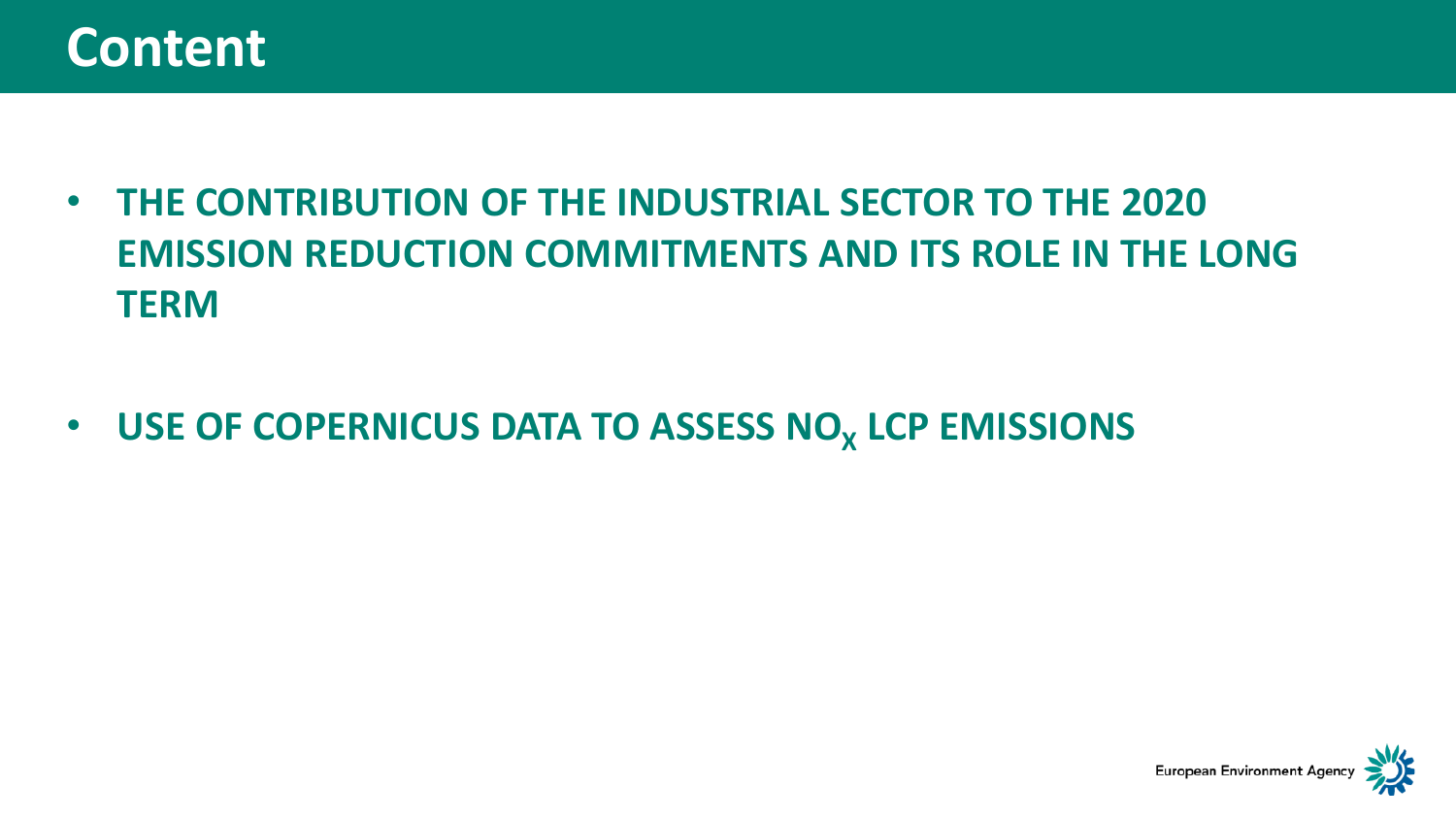#### **THE CONTRIBUTION OF THE INDUSTRIAL SECTOR TO THE 2020 EMISSIONS REDUCTION COMMITMENTS AND ITS ROLE IN THE LONG TERM**

**Work performed by ETC/HE partner (Aether): Lucy Garland and Katrina Young**

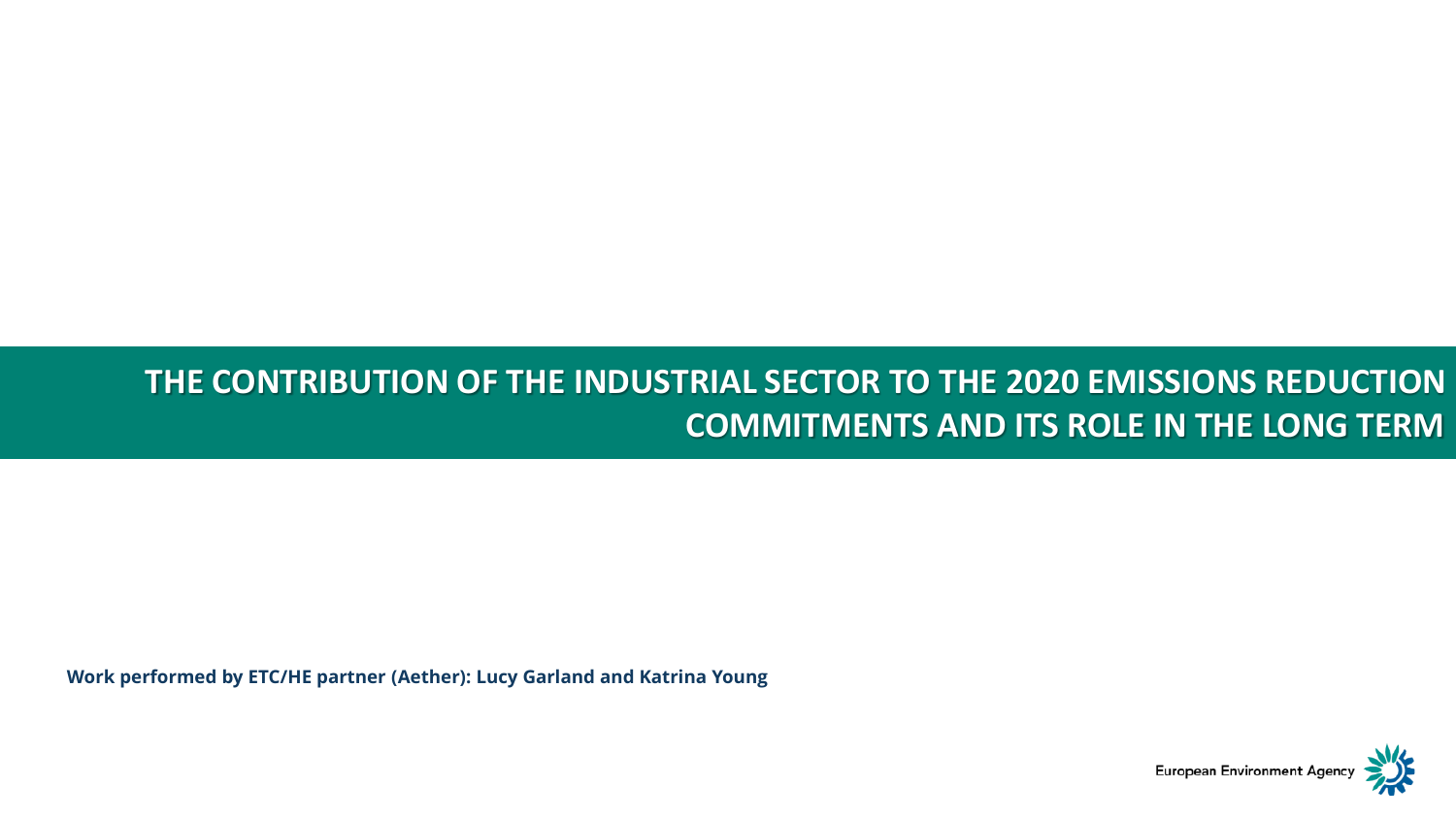#### <span id="page-3-0"></span>**Contributio[n of ind](#page-3-0)ustrial sector in achieving emissions reduction commitments**



**European Environment Agenc**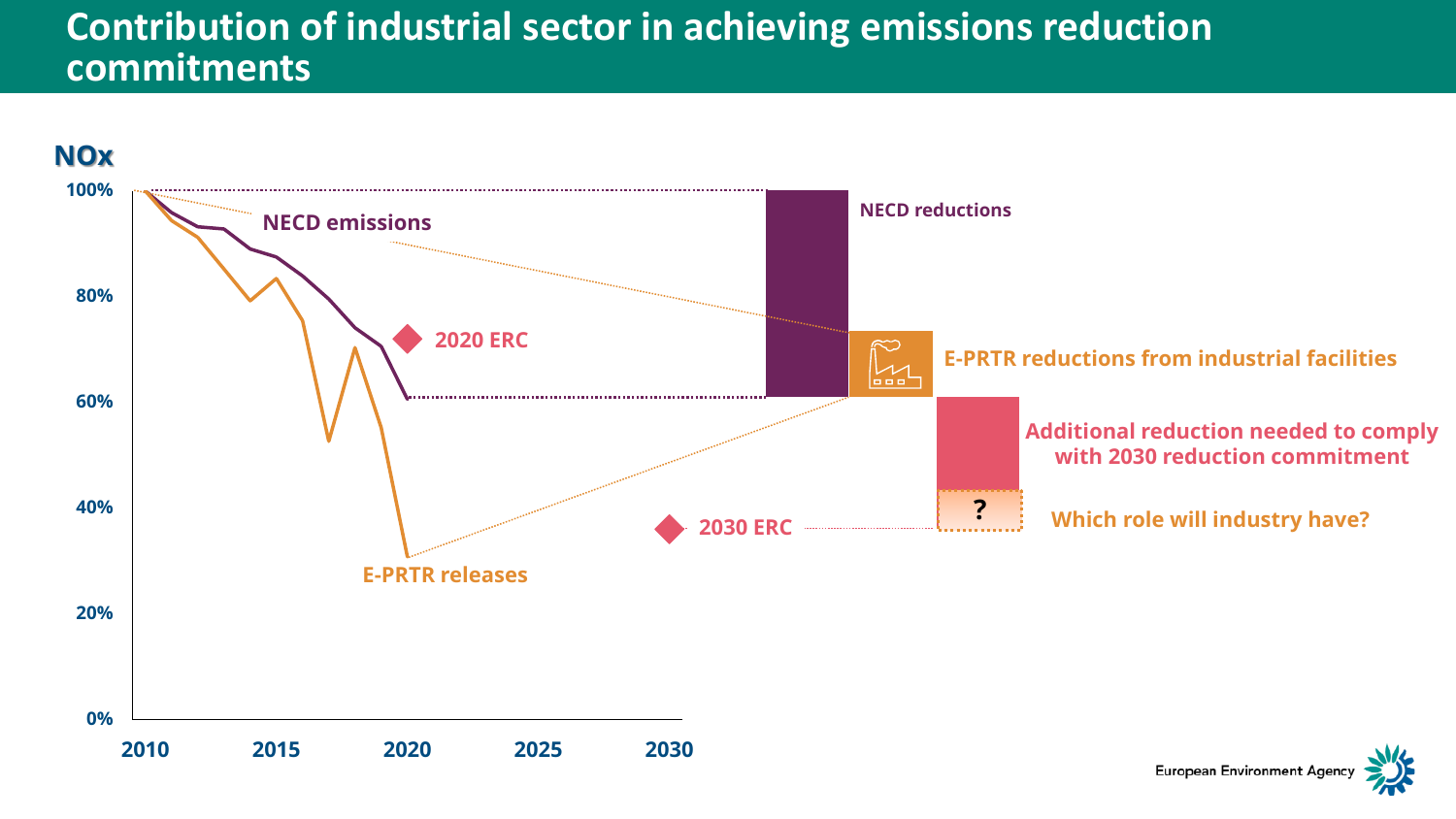





**Awareness of data gaps in E-PRTR:** 

- DE and SK never reported under new E-PRTR/LCP (no data since 2017)
- IT and MT haven't reported 2020
- LT haven't reported 2019 and 2020

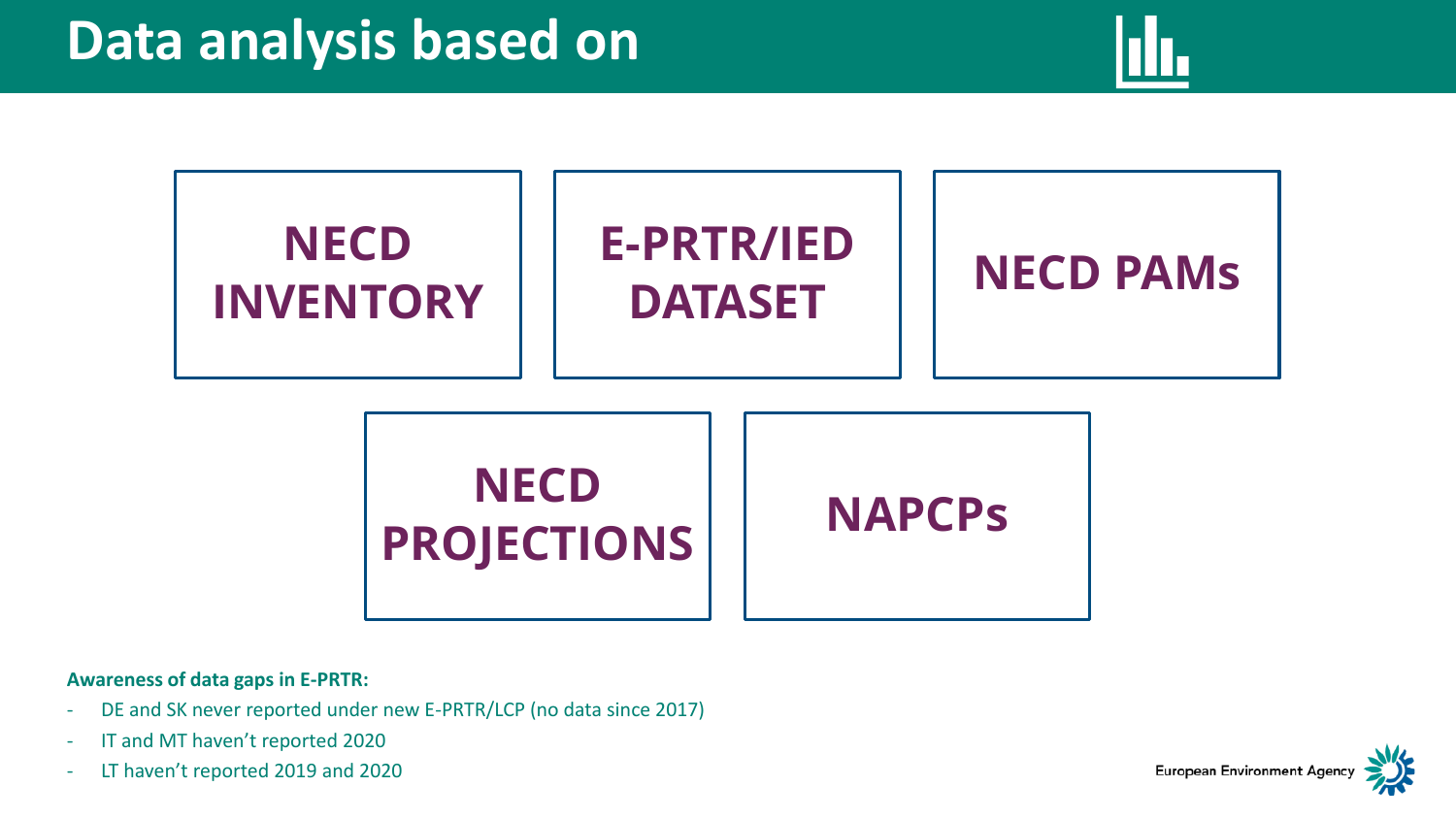

**European Environment Agency**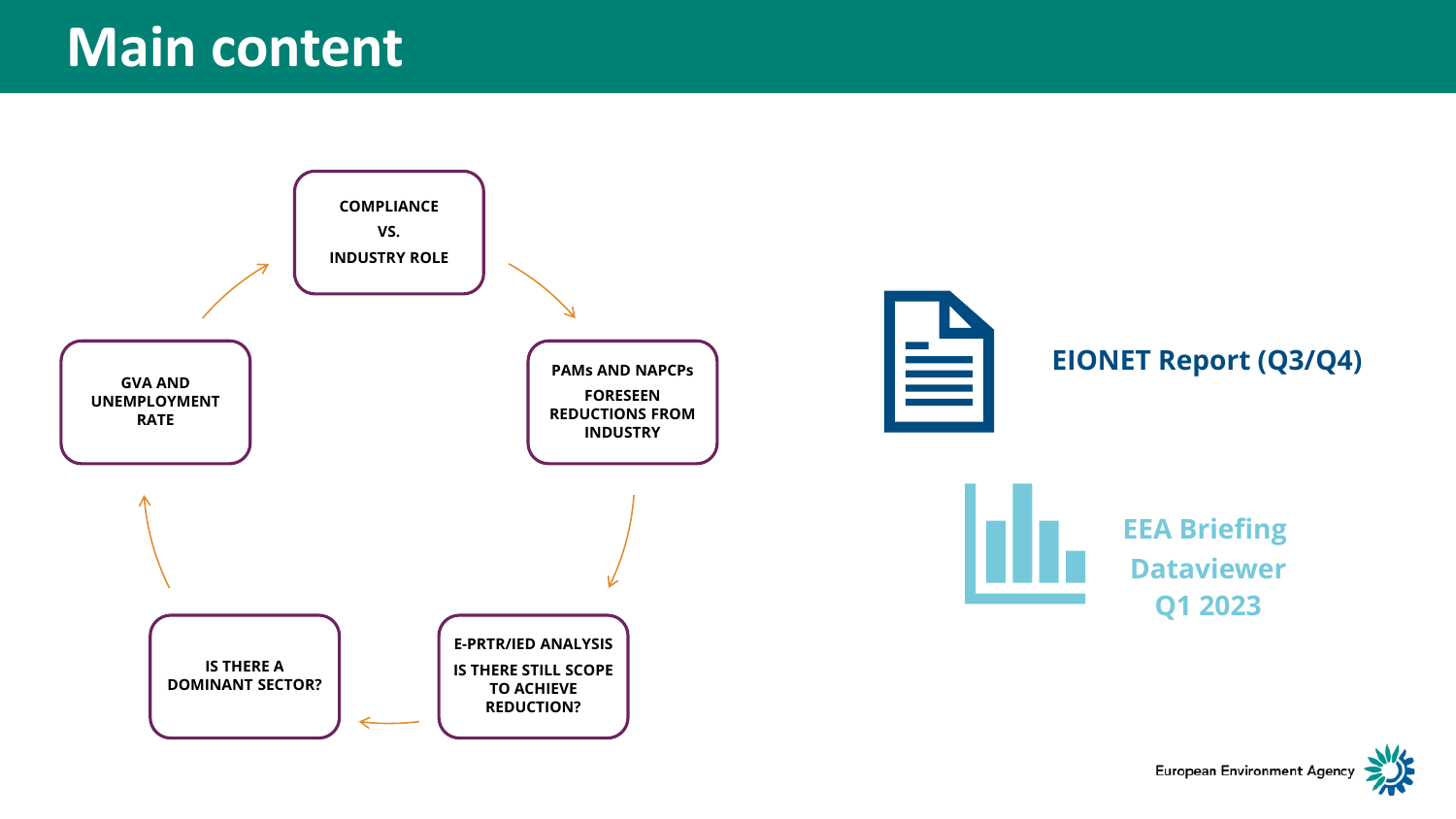#### **USING COPERNICUS DATA TO ASSESS LARGE COMBUSTION PLANTS (LCP) Nox EMISSION LEVEL**

**Work performed by ETC/DI partner (NILU): Kerstin Stebel** 

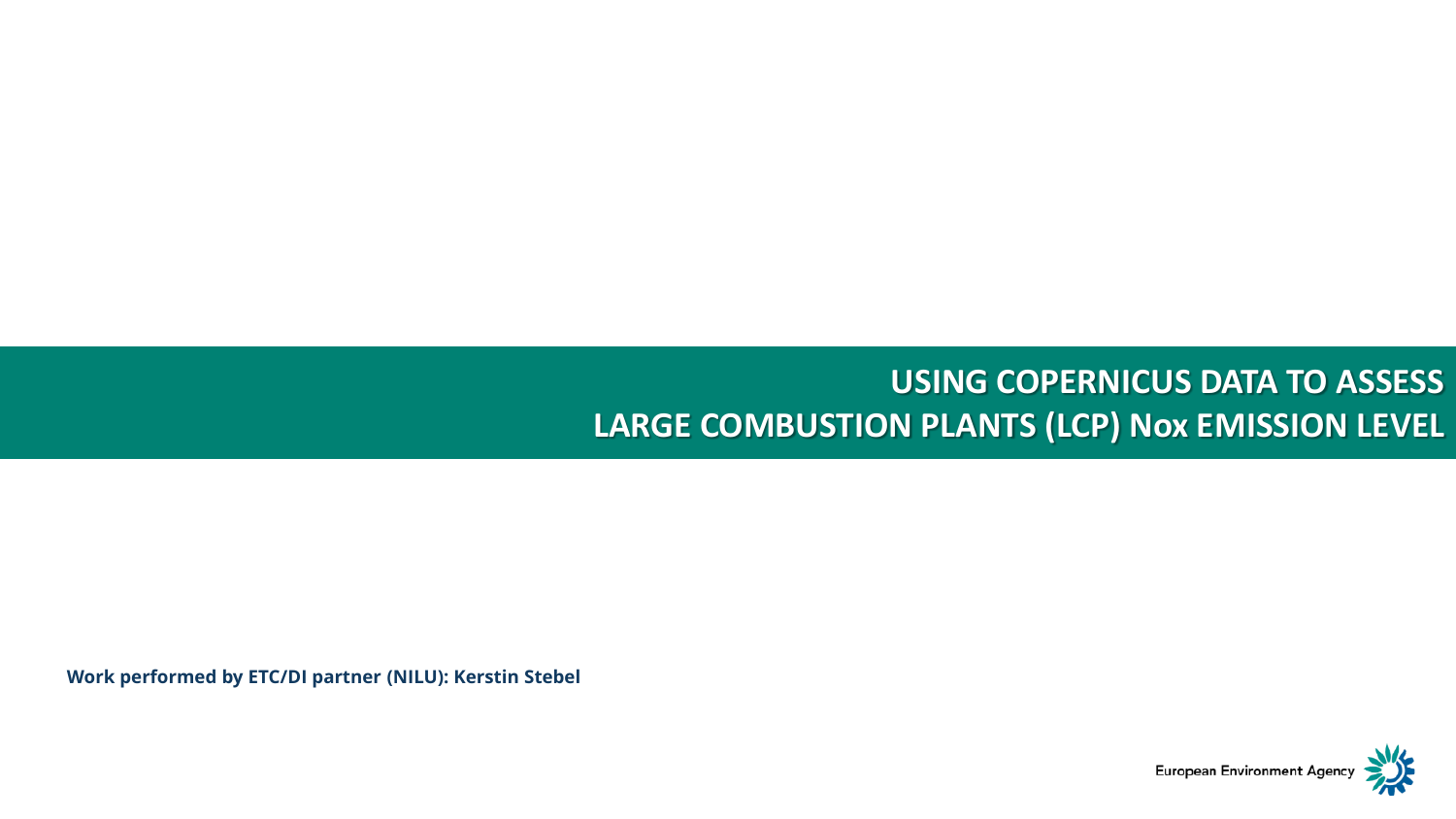# **NO<sup>2</sup> fro[m TRO](#page-3-0)POMI on board Sentinel-5P**





### **Scoping Study in 2021**

| $\overline{a}$ | Name of power plant         | Country<br>cade | # TROPOMI<br>overpasses<br>total - selected for<br>2018 / 2019 / 2020 | Top-down NO.<br>emissions [kg/s] |      |       | Reported NO <sub>x</sub><br>emissions [kg/s] |       | Source                  |
|----------------|-----------------------------|-----------------|-----------------------------------------------------------------------|----------------------------------|------|-------|----------------------------------------------|-------|-------------------------|
|                |                             |                 |                                                                       | 2018                             | 2019 | 2020  | 2018                                         | 2019  |                         |
| 01             | Elektrownia Belchatów       | PO.             | 350 - 47 / 33 / 40                                                    | 0.93                             | 0.74 | 0.93  | 0.954                                        | 0.793 | E-<br>PRTR <sup>3</sup> |
| 02             | Kraftwerk Neurath           | GE              | $347 - 30/23/18$                                                      | 0.42                             | 0.89 | 0.33  | 0.685                                        |       | NECD <sup>4</sup>       |
| D3             | Kraftwerk Jänschwalde       | GE              | $357 - 26 / 20 / 08$                                                  | 0.55                             | 0.35 | 0.28  | 0.596                                        |       | NECD.                   |
| 04             | Kraftwerk Niederaußem       | GΕ              | overlapping plume with Kraftwerk Neurath                              |                                  |      |       | 0.552                                        |       | NECD-                   |
| 05             | <b>Drax Power Station</b>   | UK:             | $244 - 10/03/15$                                                      | N/A                              | N/A  | N/A   | 0.387                                        | 0.259 | E-PRTR                  |
| O <sub>5</sub> | TPP Nikola Tesla B          | Œ               | $551 - 42 / 61 / 42$                                                  | 0.51                             | 0.42 | 0.62  | 8.381                                        | 0.358 | E-PRTR                  |
| 07             | Kraftwerk Boxberg           | GE.             | $345 \cdot 14 / 18 / 14$                                              | 0.39                             | 0.46 | 0.31  | 0.425                                        |       | NECD                    |
| DB             | Kraftwerk Weisweiter        | GE.             | $310 - 19/08/01$                                                      | N/A                              | N/A  | N/A   | 0.365                                        |       | NECD-                   |
| 09             | Elektrownia Kozienice       | PO              | $373 - 16 / 22 / 11$                                                  | in final report                  |      |       | 0.306                                        | 0.339 | E-PRTR                  |
| 10             | TPP Nikola Tesla A          | $\alpha$        | overlapping plume with TENT B                                         |                                  |      |       | 0.419                                        | 0.444 | E-PRTR                  |
| 11             | Elektrownia Polaniec        | PO:             | $398 - 04 / 06 / 01$                                                  | in final report                  |      |       | 0.246                                        | 0.205 | E-PRTR                  |
| 12             | Central Diesel Punta Grande | E5              | 618.32/53/45                                                          | 0.26                             | 0.26 | 0.29. | 0.355                                        | 0.346 | E-PRTR                  |

- Impact of background emissions

- Proximity

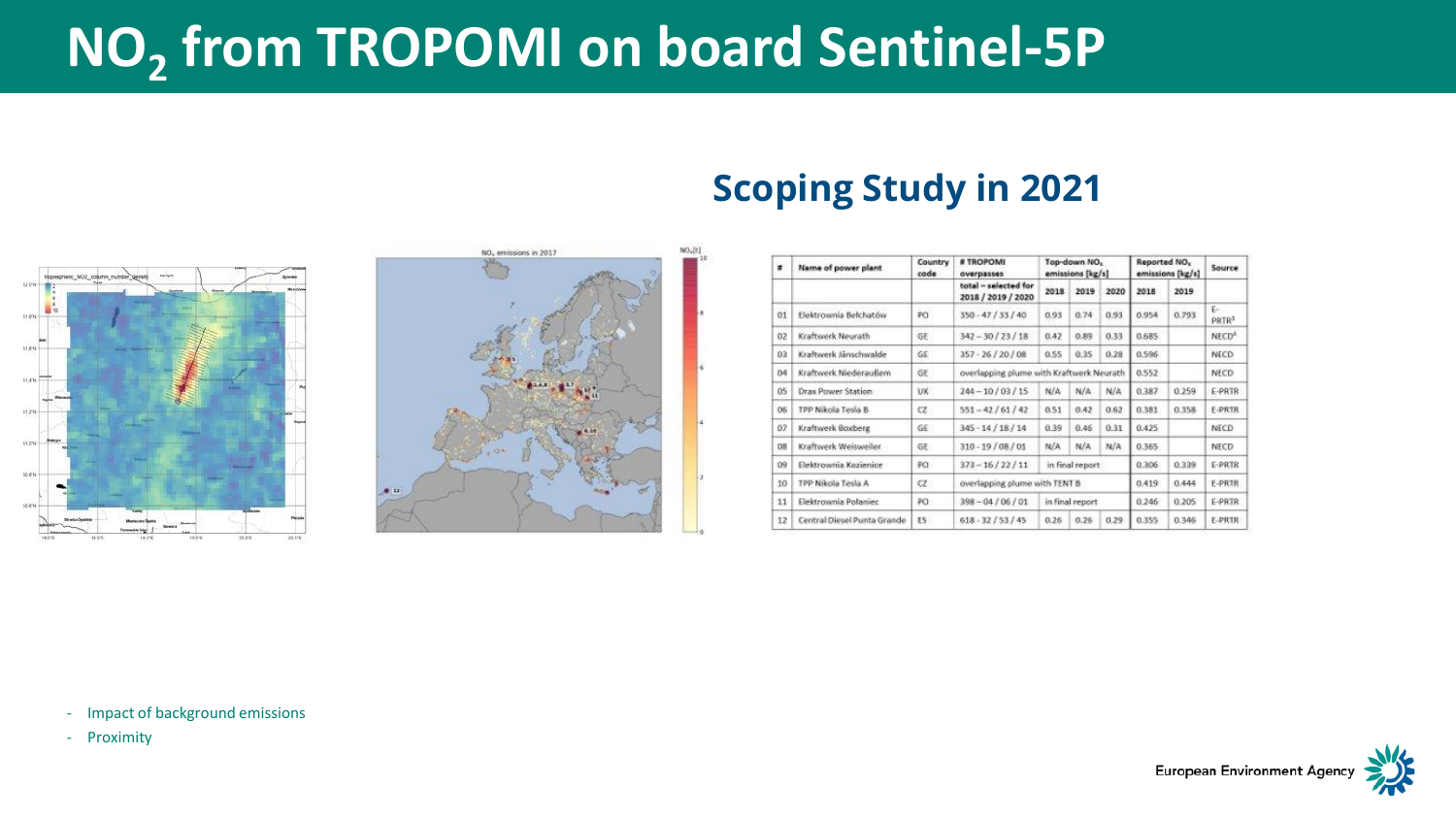# **Data an[d pre](#page-3-0)-processing steps**

#### **Satellite data**

*TROPOMI tropospheric NO<sup>2</sup> vertical column density (Level 2, processor version 1)* 

#### **Meteorological data and ozone**

*ECMWF ERA5 data for the time period January 2018 – December 2020.* 

#### **Satellite instruments can only observe tropospheric NO<sup>2</sup>**

*NO<sup>x</sup> / NO<sup>2</sup> conversion factor for the photochemical steady state*

$$
\frac{[NO_{X}]}{[NO_{2}]} = 1 + \frac{[NO]}{[NO_{2}]} = 1 + \frac{[NO_{2}]}{K_{NO+O_{2}} * n_{O_{3}}}
$$

Photolysis rate of  $NO_2(J_{NO_2})$ 

Rate constant for the reaction of NO with ozone  $(O_3)$   $(k_{NO+O_3})$ 

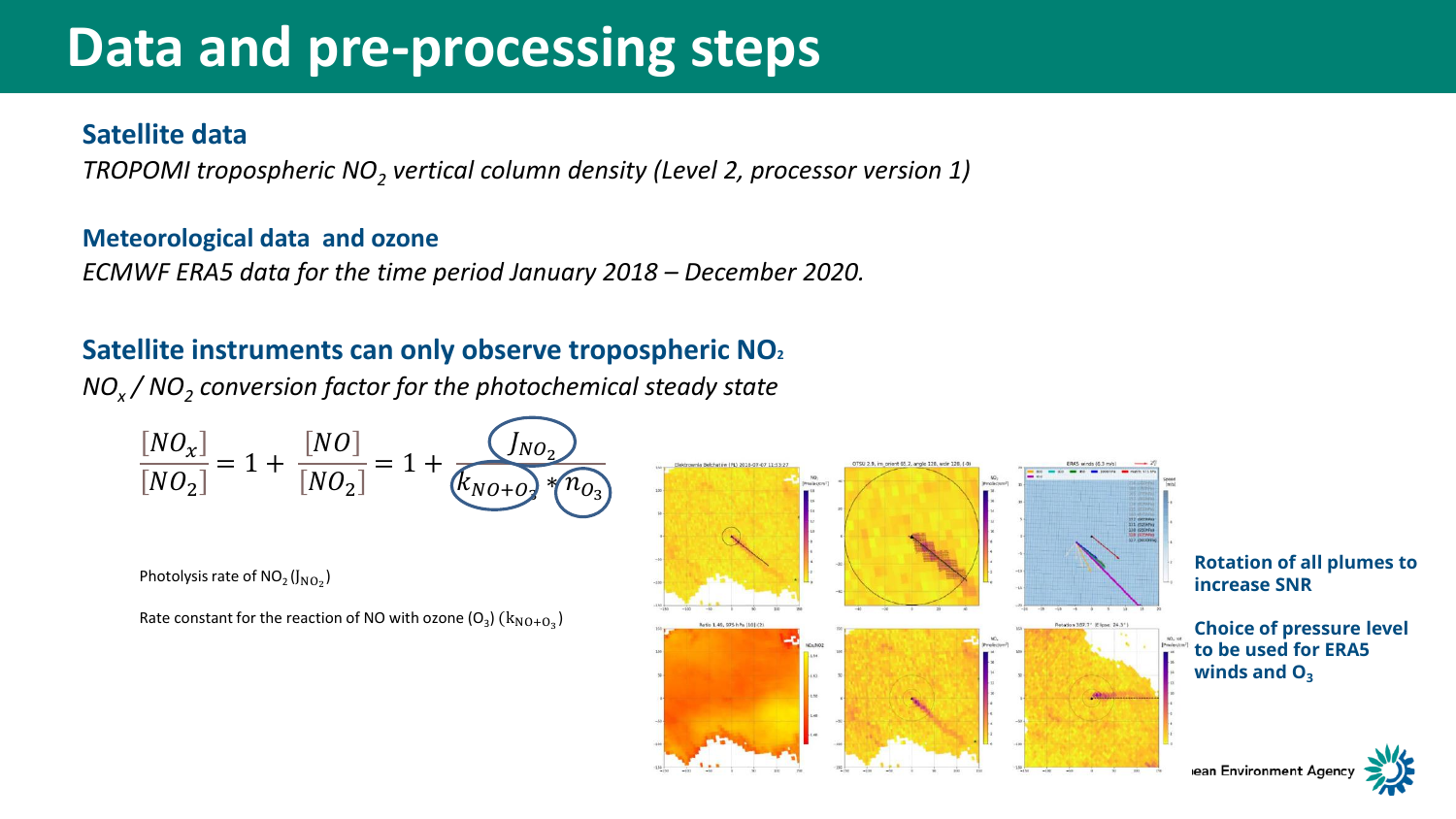# **… fit bas[ed e](#page-3-0)mission estimates (III)**

### TROPOMI NO<sub>2</sub> line density (S)

$$
S = \int_{y_l}^{y_h} NO_x * dy
$$

 $\tau = x_0 w$  effective lifetime  $E = \alpha / \tau$  **NO<sub>x</sub>** emission rate